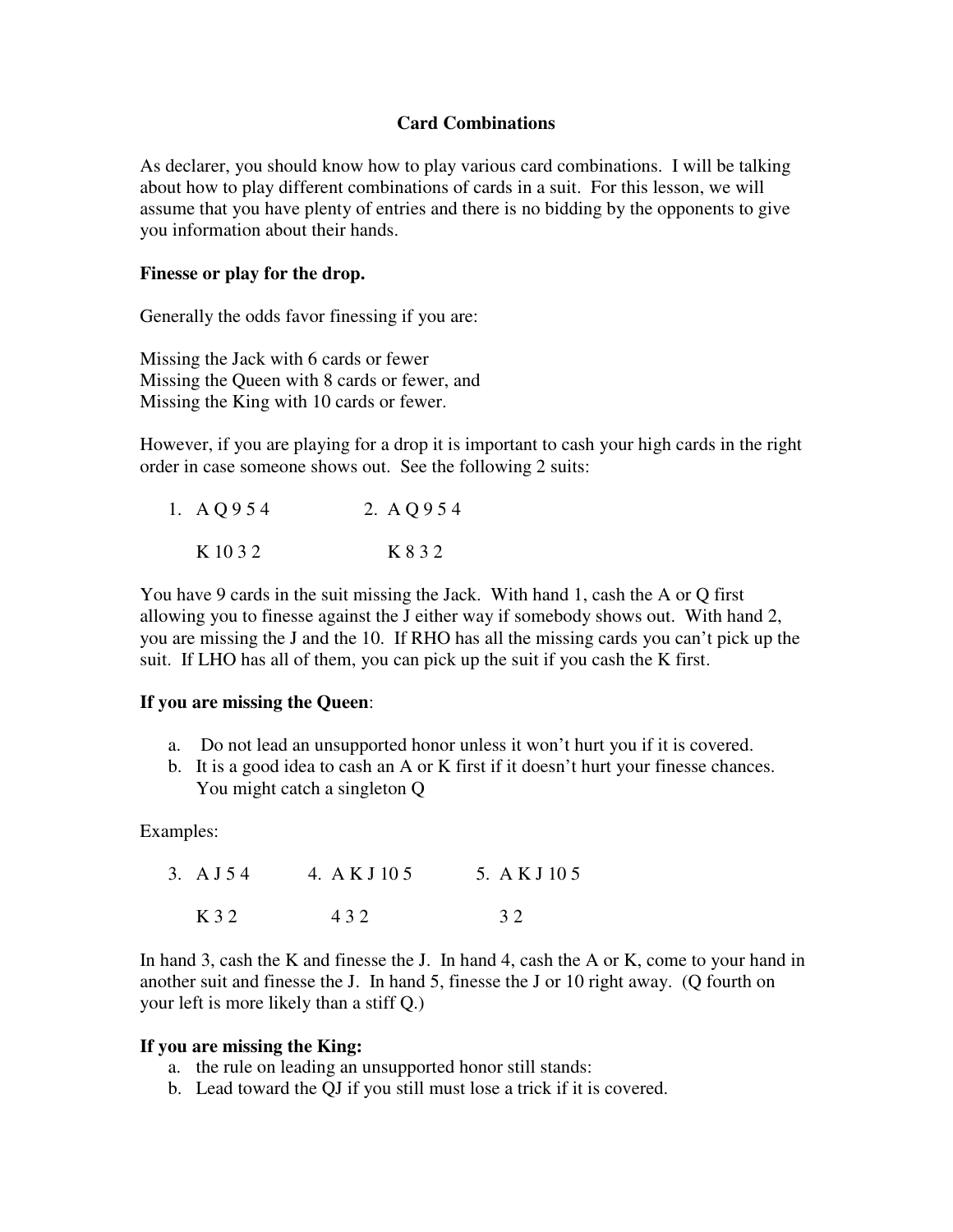Examples missing the King:

| 6. A Q 6 5 4 | 7. A J 10 3 | 8. Q J 6 5 4 |
|--------------|-------------|--------------|
| J32          | O 9 2       | A 3 2        |

In suit 6, do not lead the J. lead low to the Q and cash the A. In hand 7, you can afford to have the honor covered. It is best to lead the 9 first so you can lead the Q next if the 9 isn't covered. In suit 8, you must lose one trick even if the K is onside. The best play for 4 tricks in the suit is to cash the A and lead to the Q J.

**If you are missing the QJ** finesse twice with 7 cards or fewer, finesse once with 8 cards. With no other information play for the drop with 9 cards.

| 9. A K 1094 | 10. A K $1094$ | 11. A $1094$ |
|-------------|----------------|--------------|
| 32          | 532            | K 3 2        |

In hand 9 finesse the 9. Next time finesse the 10. In hand 10 finesse the 9. If it loses, cash the A or K. If it wins, you can finesse again. In hand 11, cash the K, then finesse the 10 or 9. If it loses finesse again.

**If you are missing the KQ** finesse twice with any length.

| 12. A J $109$ | 13. A J 10 9 6 | 14. A 10 6 5 | 15. A J 9 5 |
|---------------|----------------|--------------|-------------|
| 432           | 5432           | J432         | 432         |

In hand 12 finesse twice. In hand 13 it is still best to finesse twice unless it is your trump suit and you have to get the trumps out quickly. In hand 14 finesse the 10 then cash the A. there is no second finesse. In hand 15 finesse the 9 first, then finesse the J.

# **Missing the KJ:**

- a. If the A and Q are in the same hand finesse for the K and J with 8 cards or fewer. Finesse for the K only with 9 or 10 cards.
- b. If the A and Q are in different hands cash the ace and lead towards the queen.

| 16. A Q 10 5 | 17. A Q 9 6 5 | 18. A 10 6 5 | 19. A $1098$ |
|--------------|---------------|--------------|--------------|
| 432          | 432           | Q 4 3 2      | Q 4 3 2      |

In hand 16, finesse the 10, then the Q. In hand 17, finesse the 9, then the Q. In hand 18, cash the A and lead toward the Q. In hand 19, you have the 10 9 8. It is best to finesse twice.